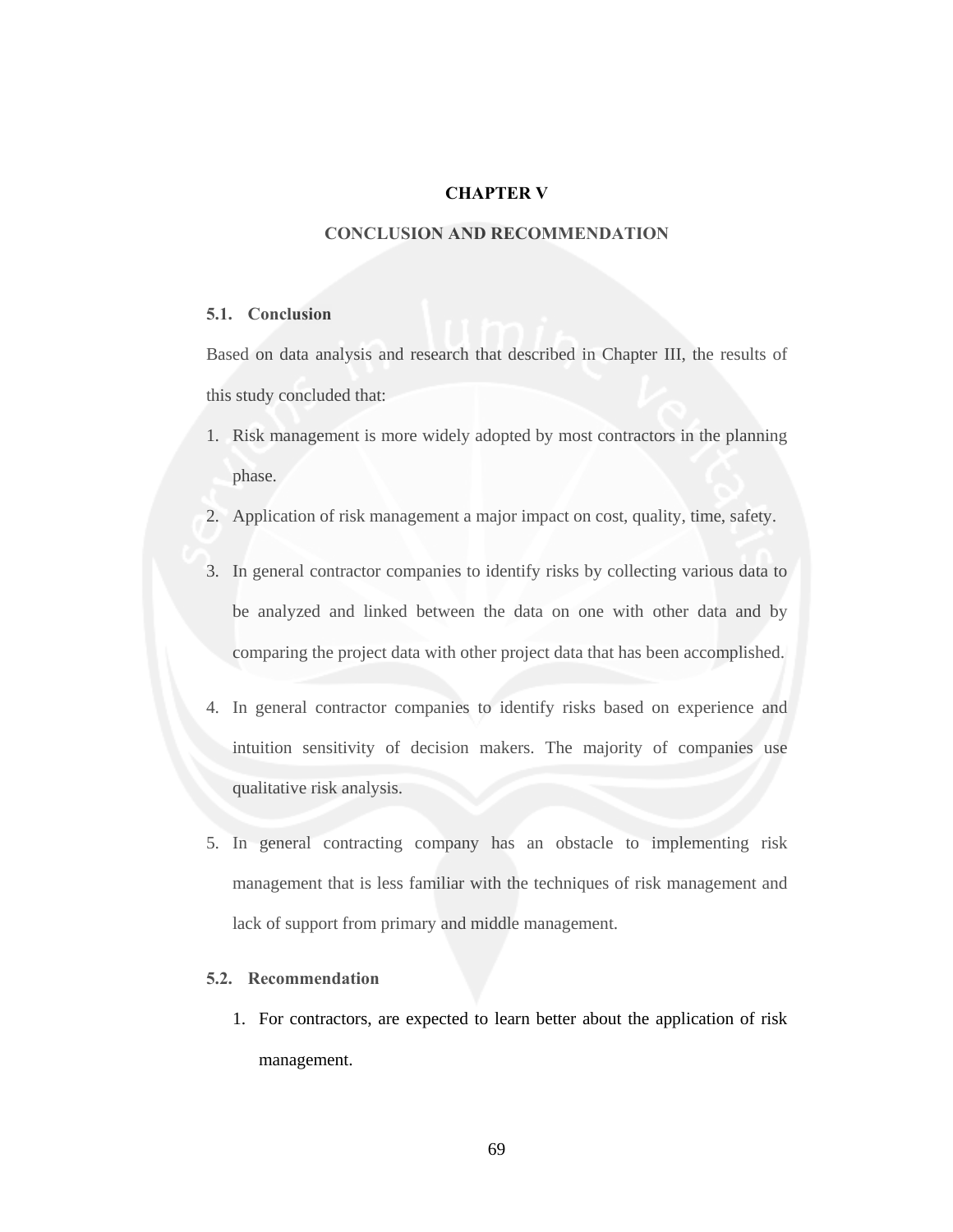2. For future research, are expected to do research on the impact of the implementation of risk management that has been done by many of the company.

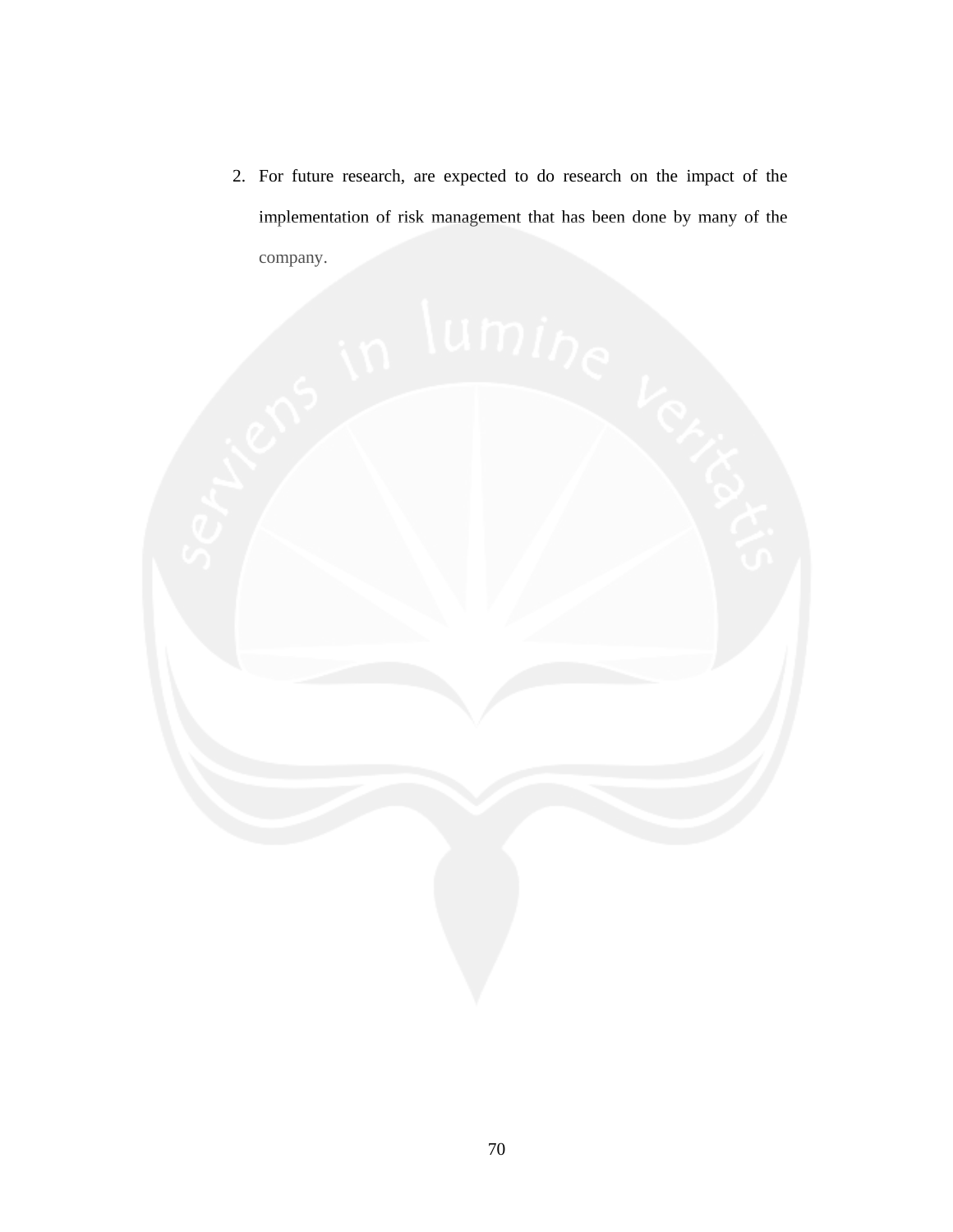## **REFERENCES**

- Akintoye, A.S & MacLeod, M. J. (1996). Risk Analysis and Management in Contruction. *International Journal of Project Management*, 31-38.
- Al-Bahar, J.F & Crandall, K.C (1990). Systematic Risk Management Approach for Construction Projects. *Journal of Construction Engineering and Management*. University of Salford, UK
- Andi. (2004). Construction Project Administration. Modul Kuliah.
- Bajaj, D., Oluwoye, J., & Lenard, D. (1997). An Analysis of Contractors' Approaches to Risk Identification in New South Wales, Australia. *Construction Management and Economics*, 15, 363-369.
- Baker, S., Ponniah, D., & Smith, Simon. (1999). Survey of Risk Management in Major U.K. companies*. Journal of Professional Issues in Engineering Education and Practice*, 94-102.
- Edwards, L. Practical Risk Management in The Construction Industry. *Engineering Management*.
- Edwards, P.J., & Bowen P.A. (1998). Risk and Risk Management in Construction: a Review and Future Directions for Research. *Engineering Construction and Architectural Management*, 339-349.
- Flanagan, R. & Norman, G. (1993). Risk Management and Construction.
- Lyons, T. & Skitmore, M. (2004). Project Risk Management in The Queensland Engineering Construction Industry: a Survey. *International Journal of Project Management*, 22, 51-61.
- Mok, C, K., Tummala, V.M. Rao, & Leung, H.M. (1997). Practices, Barriers and Benefits of Risk Management Process in Building Services Cost Estimation. *Construction Management and Economics*, 15, 161-175.
- Munns, A.K. (1995). Potential Influence of Trust on The SUccessful Completion of a Project. International *. Journal of Project Management.*
- Project Management Institute. (2000). A Guide to The Project Management Body of Knowledge. USA: Newtown Square.
- Shen, L Y. (1997). Project Risk Management in Hongkong*. International of Project Management*, 101-105.
- Simister, Steve J. (1994). Usage and Benefits of Project Risk Analysis and Management. *International Journal of Project Management*, 12(1), 5-8.
- Smith, Gary R., & Bohn, Caryn M. (1999). Small to Medium Contractor Contingency and Assumption of Risk*. Journal of Construction Engineering and Management*, 1001-108.
- Uher, Thomas E. (1996). *Programming and Scheduling Techniques*. Australia: The University of New South Wales.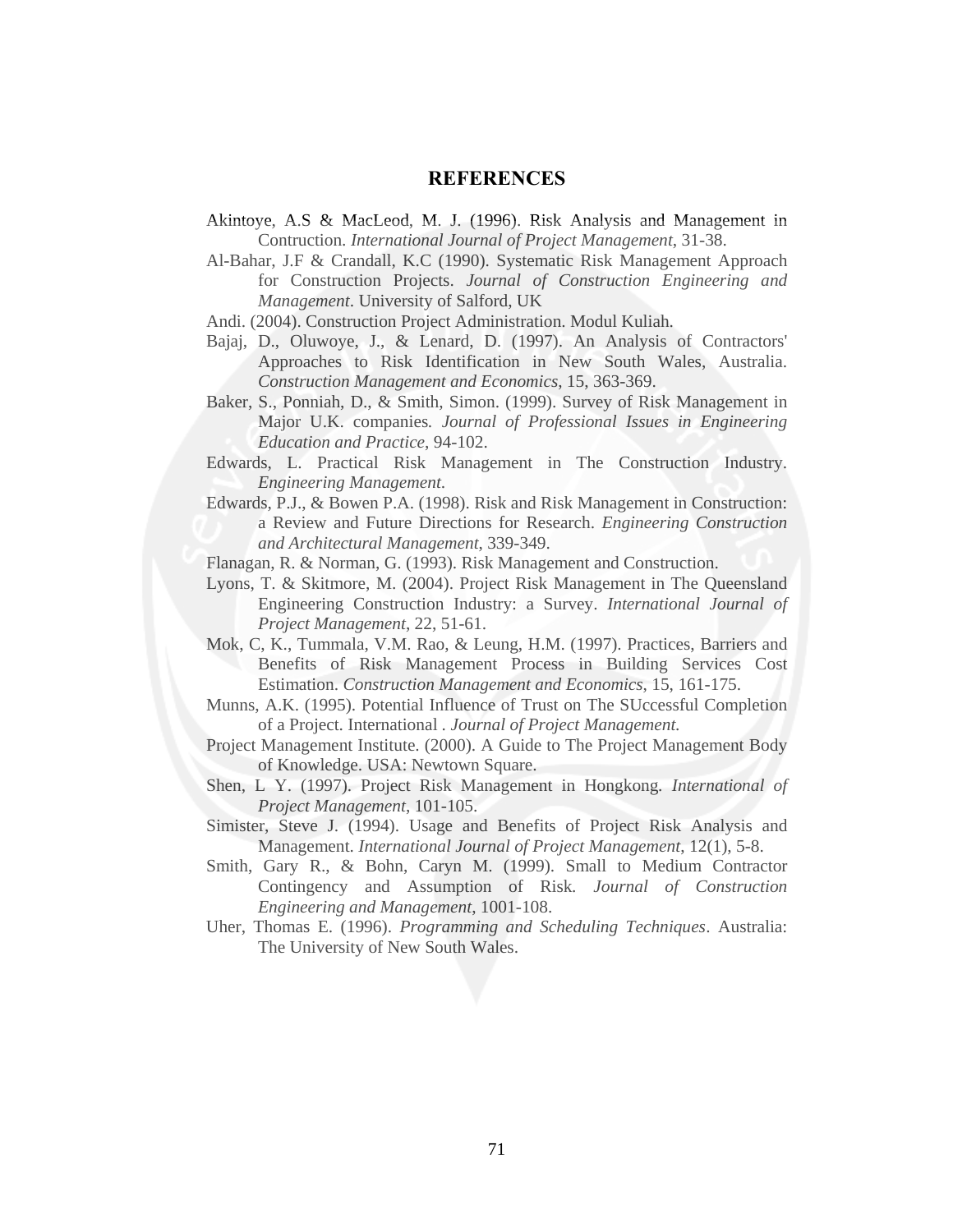# **APPENDICES**

## **A. Questionnaire**

### **Please tick (X) on the following answers!**

#### **I. Definition of Risk and Risk Management**

- 1. What is your understanding of the risks?
	- a. Risk is something that can not be avoided from a work project and tenders.
	- b. Risk is something that must be faced by business.
	- c. Risk is a consequence that must be prepared to face in the business.
	- d. Risk is the uncertainty associated with the events and the influential impact on the outcome of the project cost, time, quality, and the various criteria that allow the implementation.
- 2. What is your understanding of risk management?
	- a. The risk management measures to deal with risks that have occurred\
	- b. Risk management is a systematic way to identify sources of risk and determine its impact and develop appropriate management responses and determine the best solution
	- c. The risk management measures to avoid obstacles and disadvantages of the project management company through employee and how to work
	- d. Risk management is how to manage the company and treat employees to complete the project constraints and corporate losses
- 3. What do you earn by using risk management?
	- a. can make decisions in handling the complex issues and make the right decisions
	- b. companies can earn more profits
	- c. rapid capital return
	- d. pressing the company expenses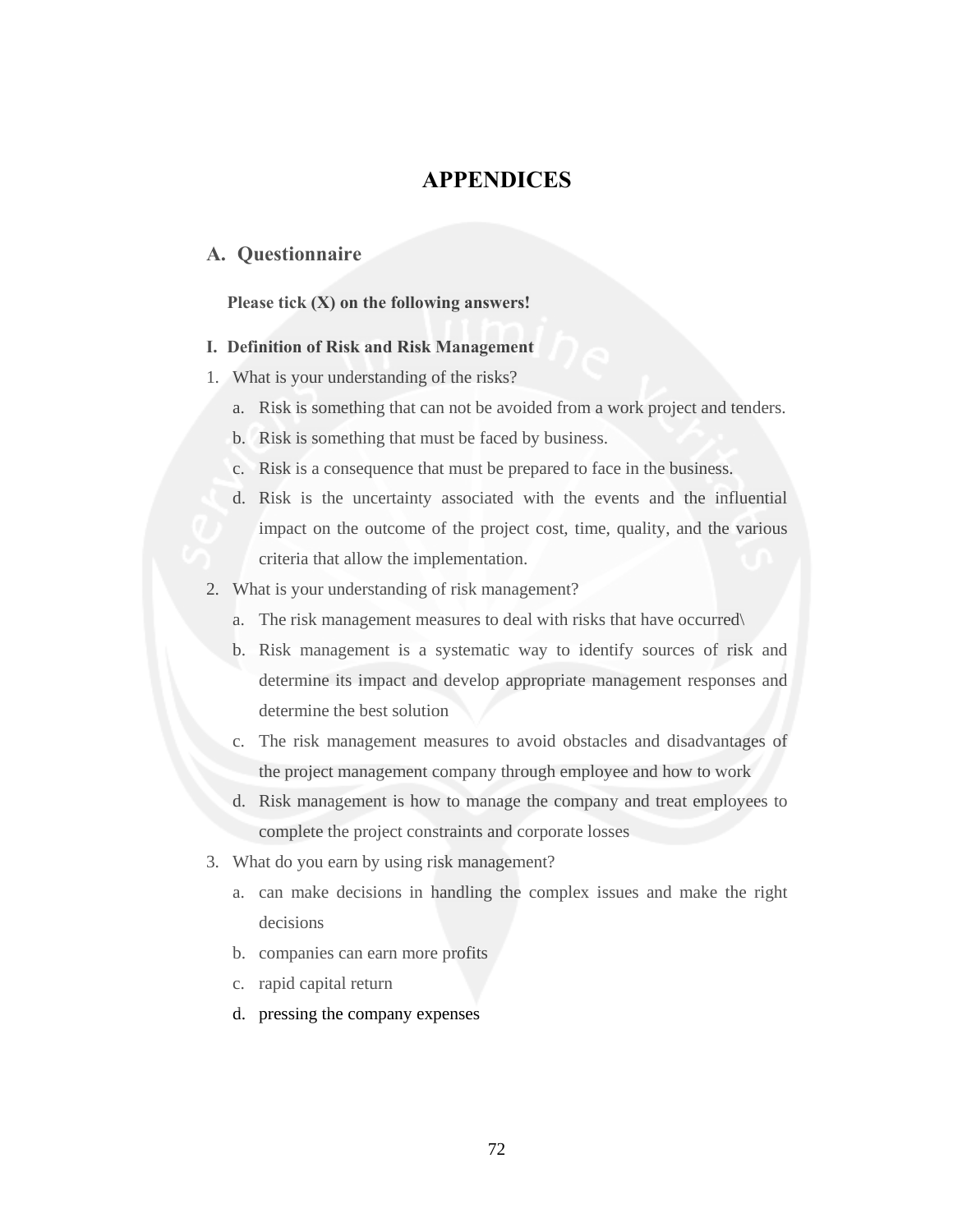- 4. What are the influences of risk management implementation?
	- a. Cost, quality, time, safety
	- b. employee behavior
	- c. Client's attitude
	- d. The way employees work
- 5. In the implementation of risk management, what phase is preferred?
	- a. Conceptual (development concept)
	- b. Planning
	- c. Scheduling
	- d. Estimating (prediction)

## **II. Definition of Identifying Risk and Risk Management**

- 1. What techniques are you used in identifying the risks?
	- a. By collecting various data to be analyzed and the data associated with each other data.
	- b. By comparing the project data with other project data that has been accomplished.
	- c. both
	- d. do not use them
- 2. If you are using a technique a in question 1 above, how?
	- a. Based on the financial calculations, flow charts, check lists and questionnaire, scenario estimates, and the illustrations associated with the line that states a causal relationship.
	- b. Make a list of estimates and analyze the possibilities.
	- c. Both
	- d. do not use them
- 3. If you are using a technique b to question 1 above, how?
	- a. Seek information from previous projects that have similar conditions becomes reference and giving a certain percentage based on previous project experience.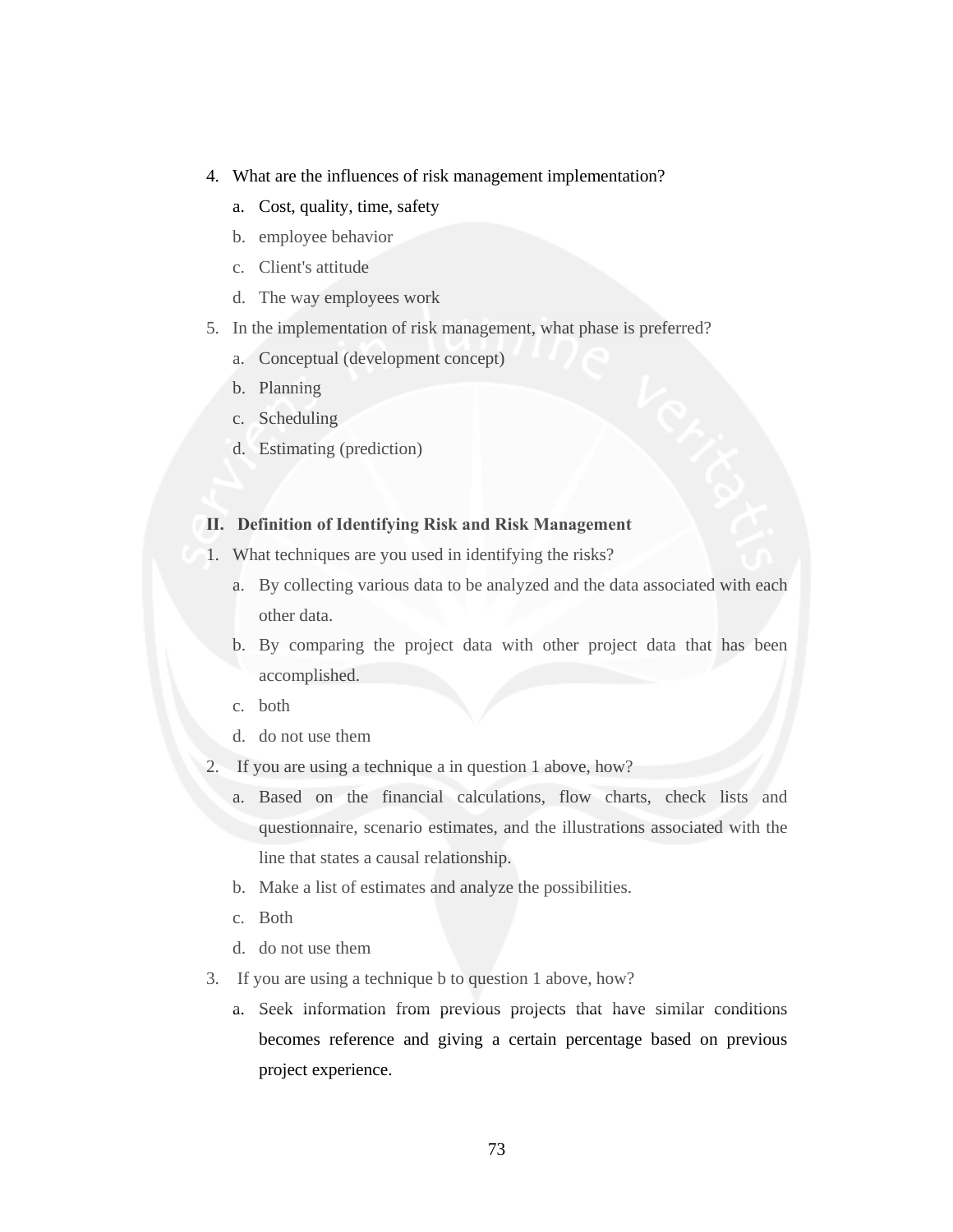- b. Seek information from previous projects that have similar conditions to be guideline.
- c. Comparing these data with all the company's existing project.
- d. Do not use all.

### **III. Data Collection**

- 1. What techniques are you used in collecting the data of risk?
	- a. Collecting data from different experiments in random order
	- b. Based on intuition, experience and sensitivity of the decision maker
	- c. Based on existing risk
	- d. Based on information from various parties

#### **IV. Risk Analysis**

- 1. What techniques are you used in analyzing the risks?
	- a. Quantitative
	- b. Qualitative
	- c. Quantitative and qualitative
	- d. Do not know
- 2. If you are using qualitative techniques to analyze risk, what techniques are you use?
	- a. *Hazard Control Study* Methods

Risk assessment that includes identification, analysis, and respond the risks that affect the production, safety, health, and environment

b. Hazard and Operability Study – HAZOP

Separating the process into a logical key element for a detailed study and identified four main, namely:

- 1) The purpose of this study
- 2) Deviations from the goals that may occur
- 3) The causes of possible deviations
- 4) The consequences of deviations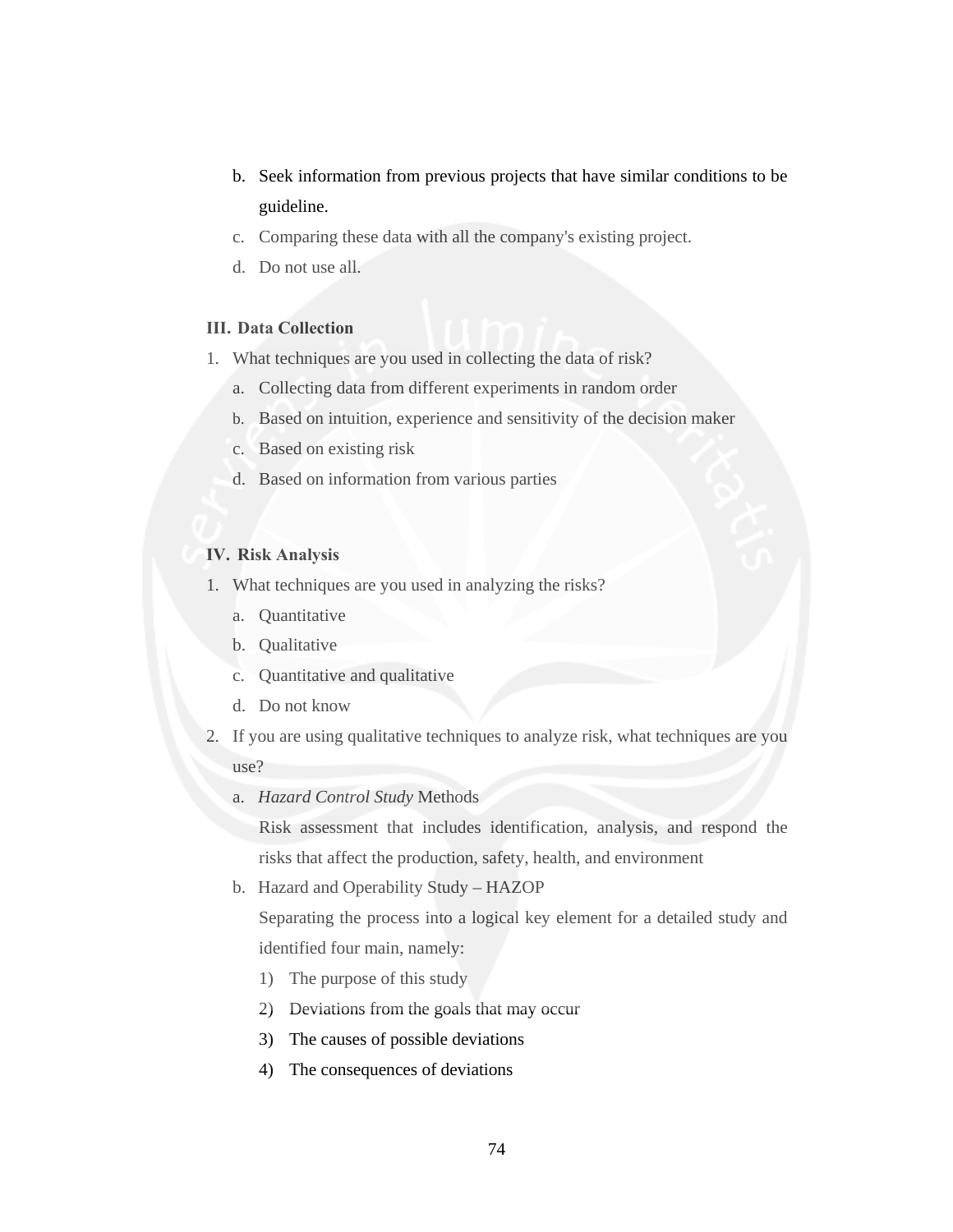c. Management techniques confidence

Evaluate the probability of where a project failed to achieve objectives because of the effects of combinations of risk in the project. Combined effects of these risks can be evaluated subjectively. The weight and value given to each risk and then brought into the calculation where the weights are given according to the subjective assessment of the manager.

- d. Methods a, b, and c
- 3. If you are using quantitative techniques to analyze risk, what techniques are usually used?
	- a. Monte Carlo simulation

Numerical methods using artificial statistic experiment to estimate the unknown quantity.

b. Decision tree analysis

Make a decision tree consisting of node and edge describing the action alternatives with a probability analysis. Decisions are taken based on the quantum value obtained after the calculation.

- c. Utility theory
- d. Methods a, b, and c
- 4. What a computer program that is used by your company?
	- a. @ Risk
	- b. Monte Carlo
	- c. Caspar (Computer Aided Simulation for Project Appraisal)
	- d. Program a, b, and c

#### **V. Response To Risk**

- 1. What techniques are you used in responding to risk?
	- a. Risk transfer (transfer of risk from one party to the other party):
		- 1) Contractual
		- 2) Insurance
	- b. Risk control (transfer of risk from one party to the other party)
		- 1) Reducing the risk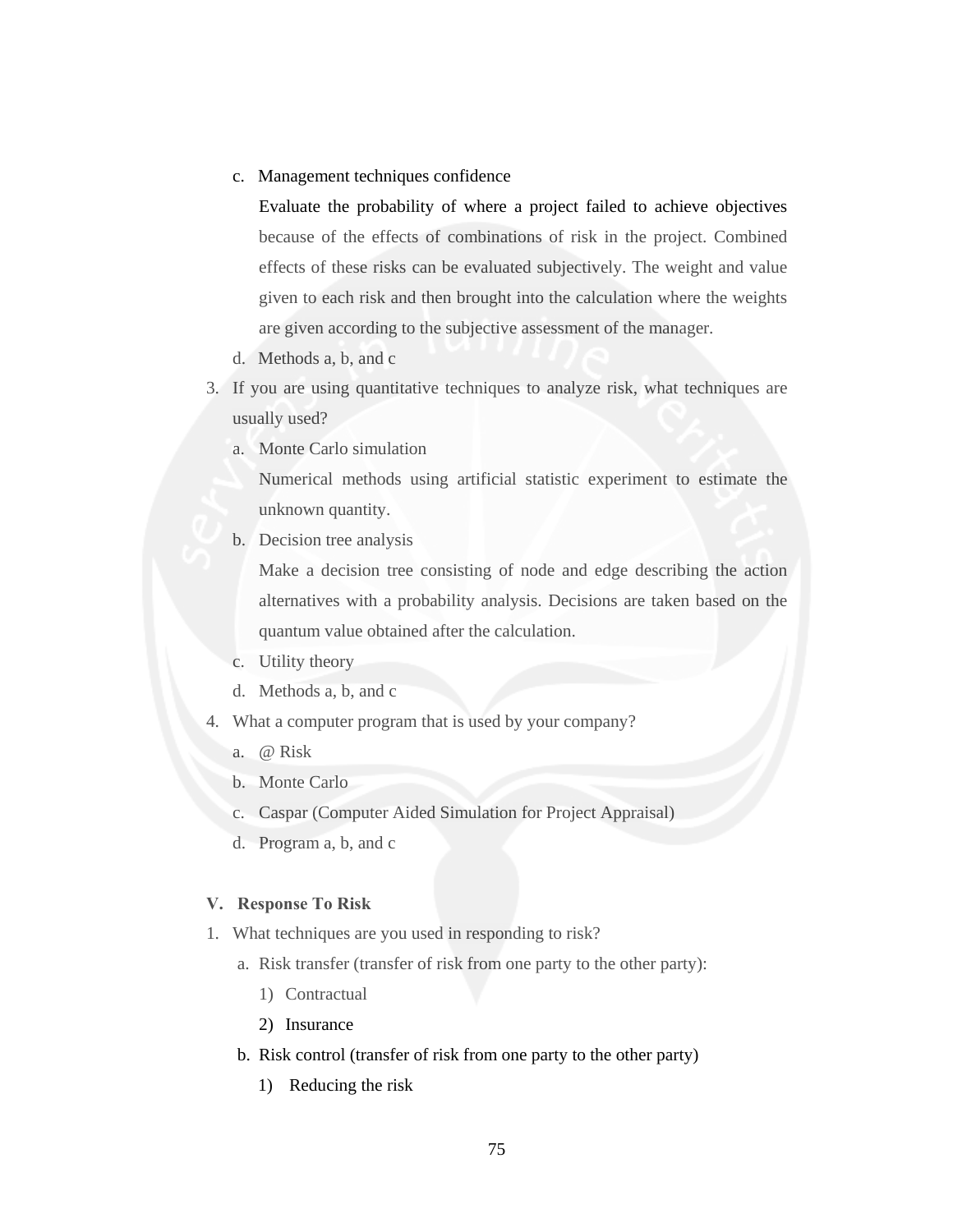- 2) Risk Retention
- 3) Avoiding the risk
- c. Techniques a and b
- d. Not both

## **VI. Factors Inhibiting Implementation Risk Management**

- 1. What factors are limiting the implementation of risk management?
	- a. Less familiar with the techniques of risk management
	- b. The level of complexity in these techniques are not a guarantee of project work
	- c. Time constraints and lack of information and knowledge
	- d. The lack of support from primary and middle management

## **B. Questionnaire Result**

## **Table 6.1 Questionnaire Result**

| No.          | $\mathbf{a}$ | b          | $\mathbf c$ | d            | <b>Total</b> |
|--------------|--------------|------------|-------------|--------------|--------------|
| I.1          | 13 (43.3%)   | 4(13.3%)   | $3(10\%)$   | $10(33.3\%)$ | 30 (100%)    |
| I.2          | 5(16.7%)     | 13 (43.3%) | 12 (40%)    | $0(0\%)$     | $30(100\%)$  |
| <b>I.3</b>   | 25 (83.3%)   | $2(6.7\%)$ | $0(0\%)$    | $3(10\%)$    | 30 (100%)    |
| I.4          | 26 (86.7%)   | 4(13.3%)   | $0(0\%)$    | $0(0\%)$     | 30 (100%)    |
| I.5          | 5(16.7%)     | 21 (70%)   | $4(13.3\%)$ | $0(0\%)$     | $30(100\%)$  |
| II.1         | 11(36.7%)    | 11 (36.7%) | $7(23.3\%)$ | $1(3.3\%)$   | 30 (100%)    |
| II.2         | 14 (46.7%)   | $12(40\%)$ | $2(6.7\%)$  | $2(6.7\%)$   | $30(100\%)$  |
| II.3         | 8(26.7%)     | 12 (40%)   | $2(6.7\%)$  | 8(26.7%)     | $30(100\%)$  |
| <b>III.1</b> | $3(10\%)$    | 20 (66.7%) | $3(10\%)$   | $4(13.3\%)$  | 30 (100%)    |
| <b>IV.1</b>  | $2(6.7\%)$   | 22 (73.3%) | $2(6.7\%)$  | $4(13.3\%)$  | 30 (100%)    |